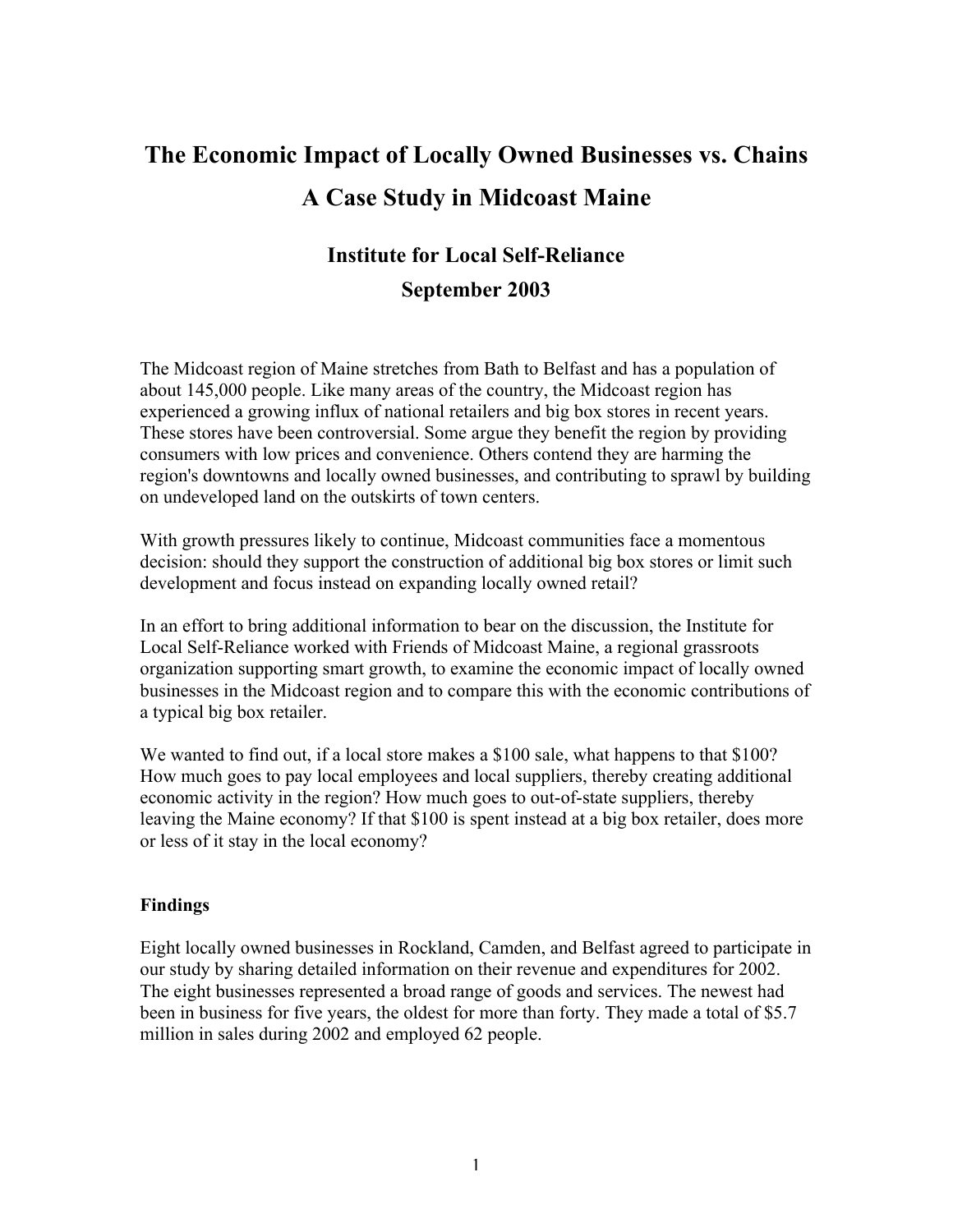We found that the eight businesses spent 44.6 percent of their revenue within the surrounding two counties (Knox and Waldo). Another 8.7 percent was spent elsewhere in the state of Maine.

This in-state spending included: wages and benefits paid to local employees (28.1 percent of total revenue); inventory, supplies, and services from other local businesses (16.9 percent); profits that accrued to local owners (5.4 percent); taxes paid to local and state government (2.4 percent); and contributions made to local charities (0.4 percent).

In terms of sourcing inventory, supplies, and services, we found that the eight local businesses are supporting a variety of other local businesses. All eight bank with locally owned banks. They purchase inventory from local manufacturers, advertise in local newspapers, and hire local accountants, printers, internet service providers, and repair people.

The remainder of the local businesses' revenue---46.7 percent---left the state. This out-ofstate spending includes inventory purchased from out-of-state companies, mortgage interest, rent, credit card fees, supplies, insurance, and equipment leasing.



We created a similar expenditure profile for a major big box retailer with outlets in Maine. Because national retailers do not reveal detailed financial information, we had to estimate local expenditures for payroll, supplies, services, utilities, taxes, etc. We relied on published information on employment and property tax revenue for one of its local stores; statements made by company officials about the volume of inventory, supplies, and services purchased in the state; statements made by company officials about local charitable contributions; and national sales data. We assumed full-time employees made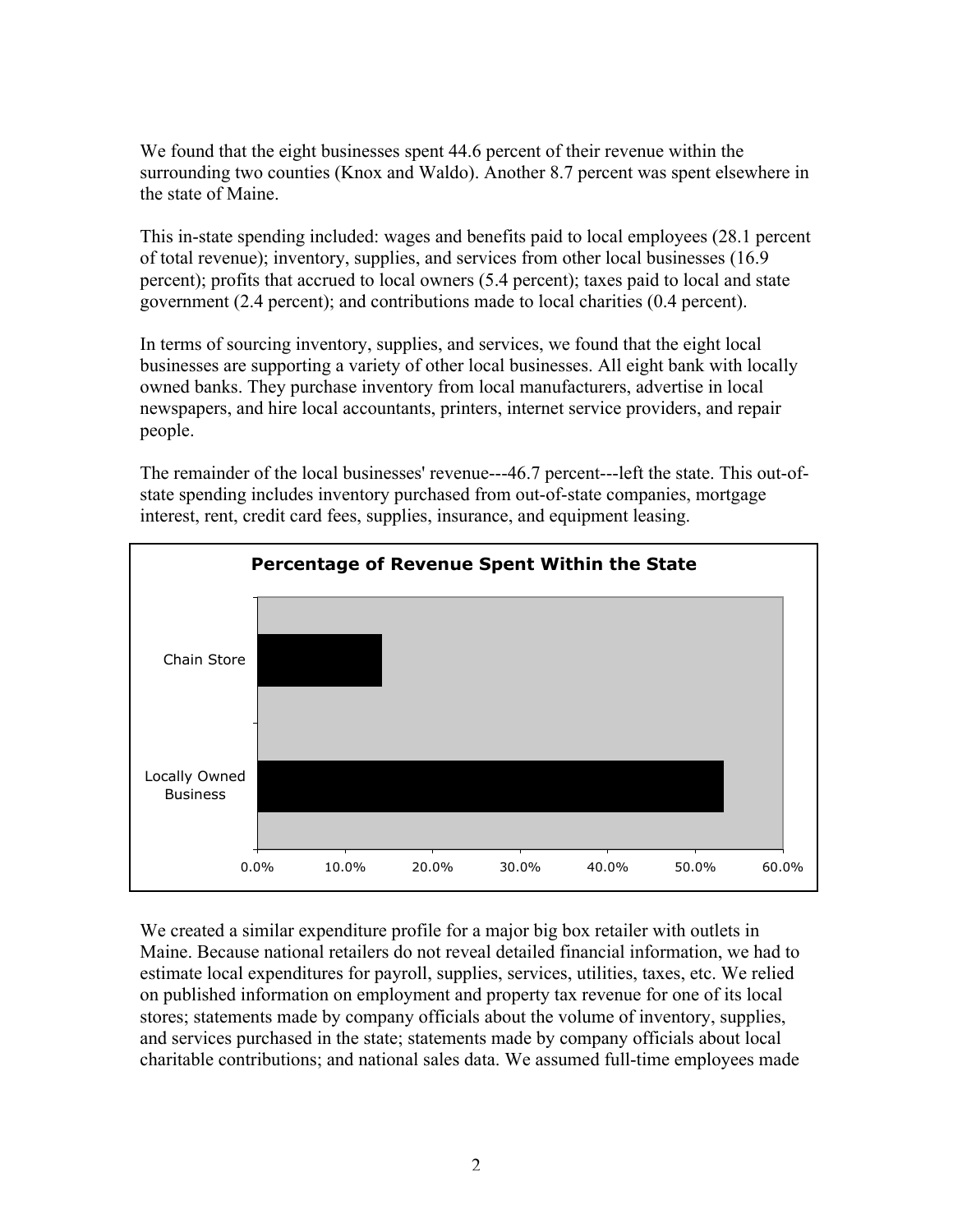\$8.00 an hour with some benefits (14 percent of wages) and part-time employees made \$7.50 an hour with fewer benefits (5 percent of wages).

Based on our estimate, a typical big box store spends 14.1 percent of its revenue within the local and state economy, mostly in the form of payroll. The rest leaves the state, flowing to out-of-state suppliers or back to corporate headquarters.

We also compared the charitable contributions made by the local businesses in our study with two major chains, Target and Wal-Mart, which publish data on their charitable giving. The eight local businesses made \$24,000 in cash donations to charities in 2002, or 0.4 percent of their total revenue. That's more than four times as much, relative to overall sales, as Wal-mart gave in 2002, and twice as much as Target gave.



## **Conclusion**

When residents of the Midcoast region spend \$100 at a big box retailer, their purchase generates \$14 in local spending by the retailer. That same \$100 spent at a locally owned business generates \$45 in local spending, or three times as much. Dollars spent at a local retailer support not only that store, but a variety of other local businesses, including local banks, accountants, printers, and internet service providers.

From an economic development perspective, the ramifications of this are substantial. Based on current growth rates, annual retail sales in Rockland, Camden, and Belfast will expand by \$74 million over the next four years. If all of this additional spending were